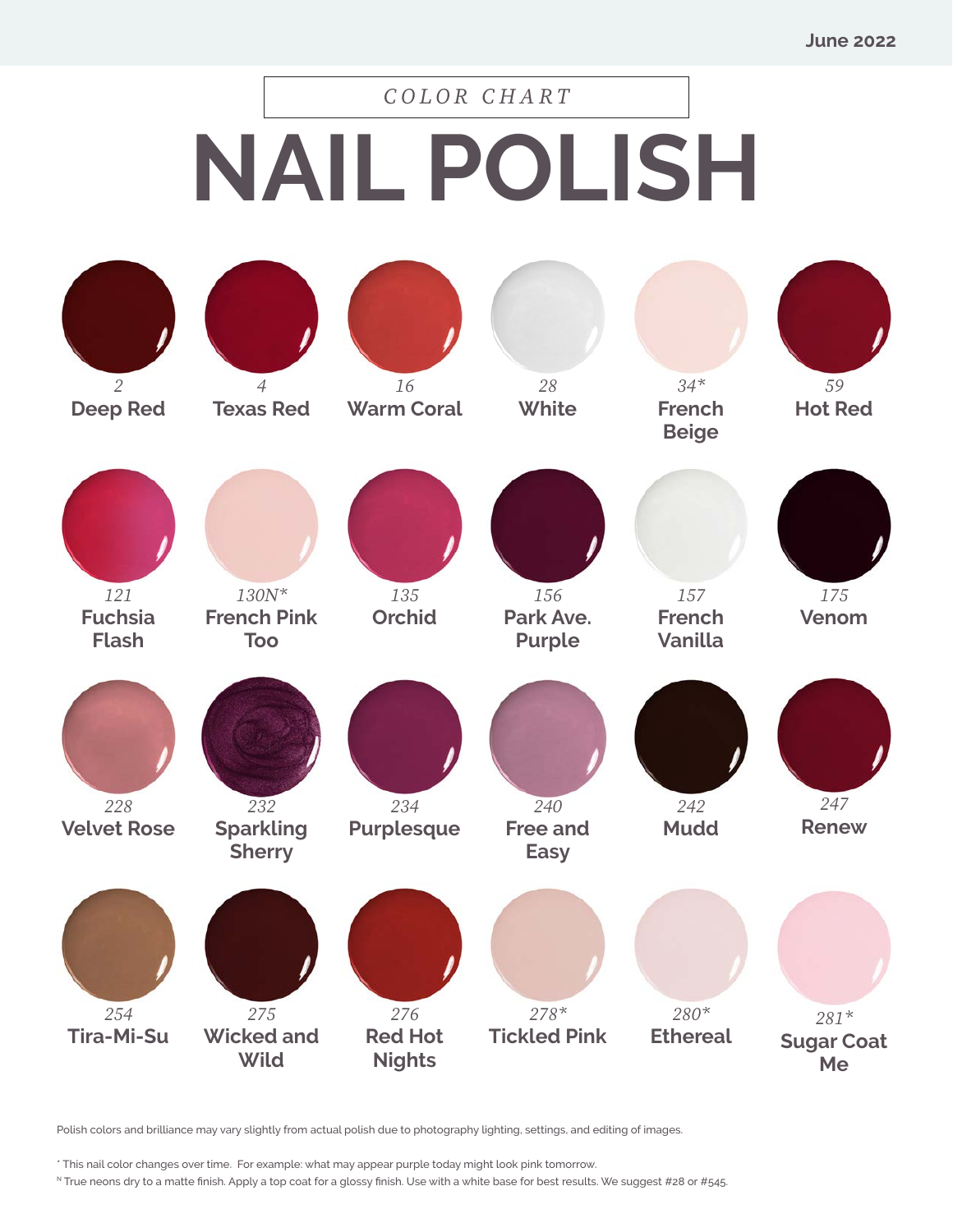

\* This nail color changes over time. For example: what may appear purple today might look pink tomorrow.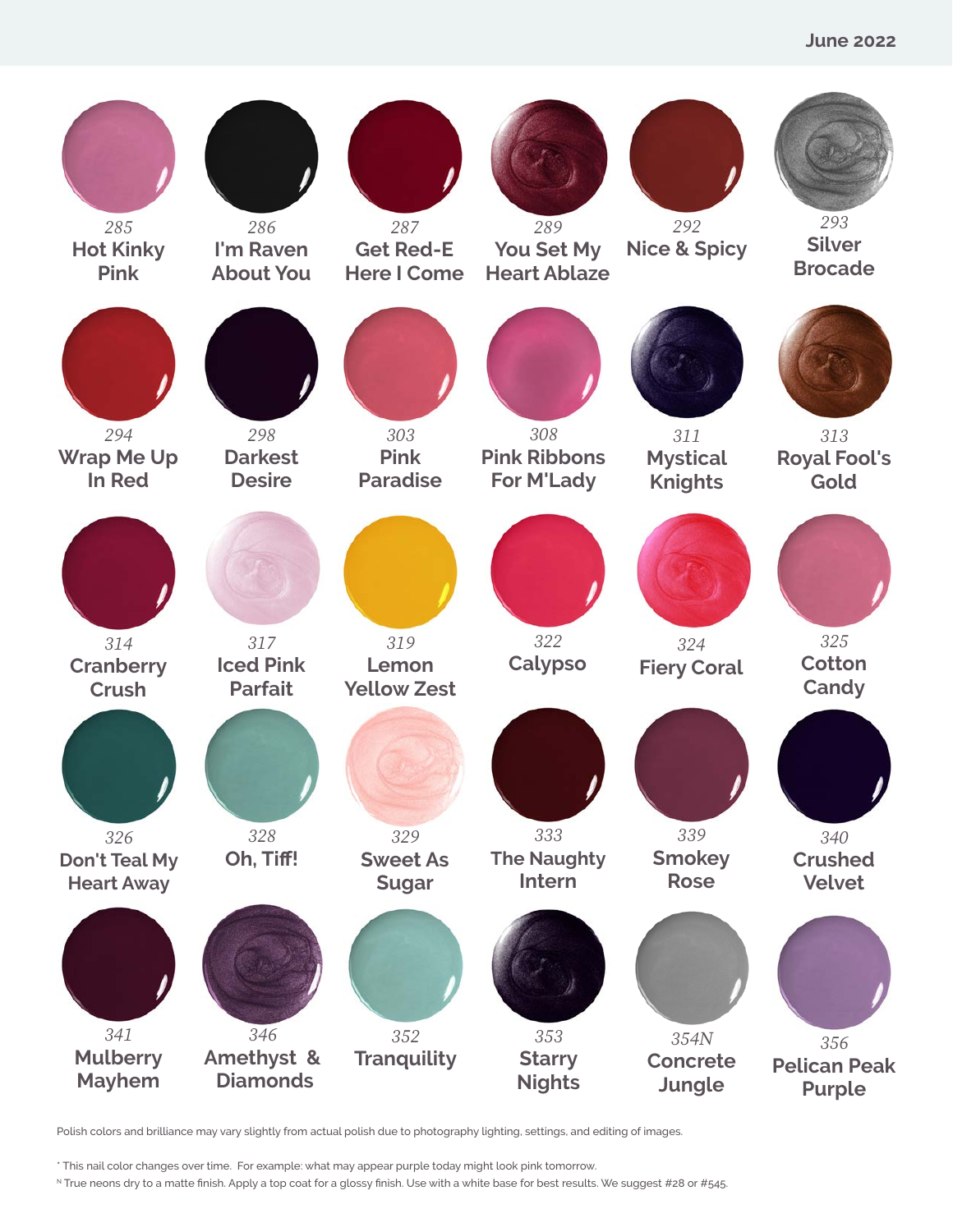

\* This nail color changes over time. For example: what may appear purple today might look pink tomorrow.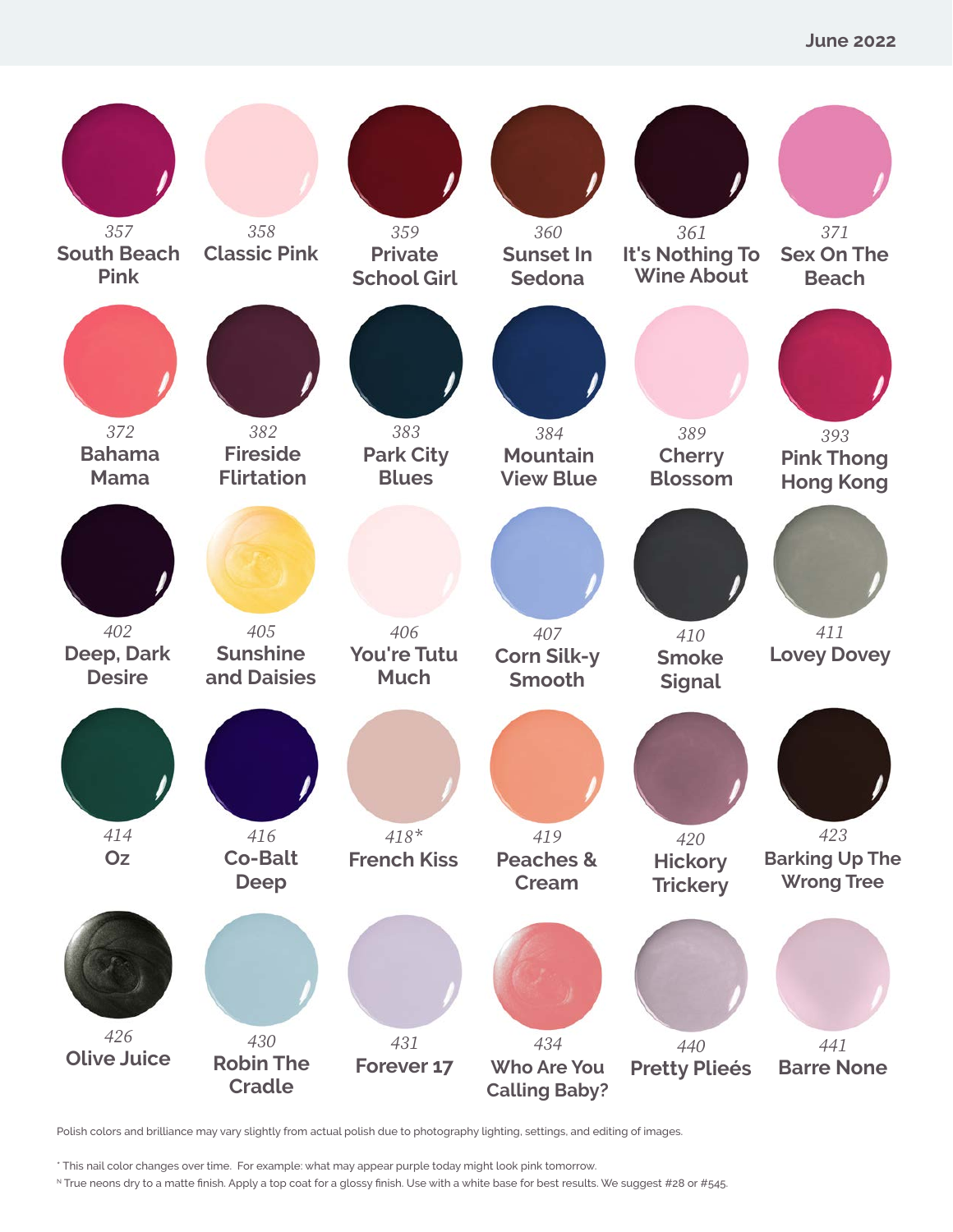

\* This nail color changes over time. For example: what may appear purple today might look pink tomorrow.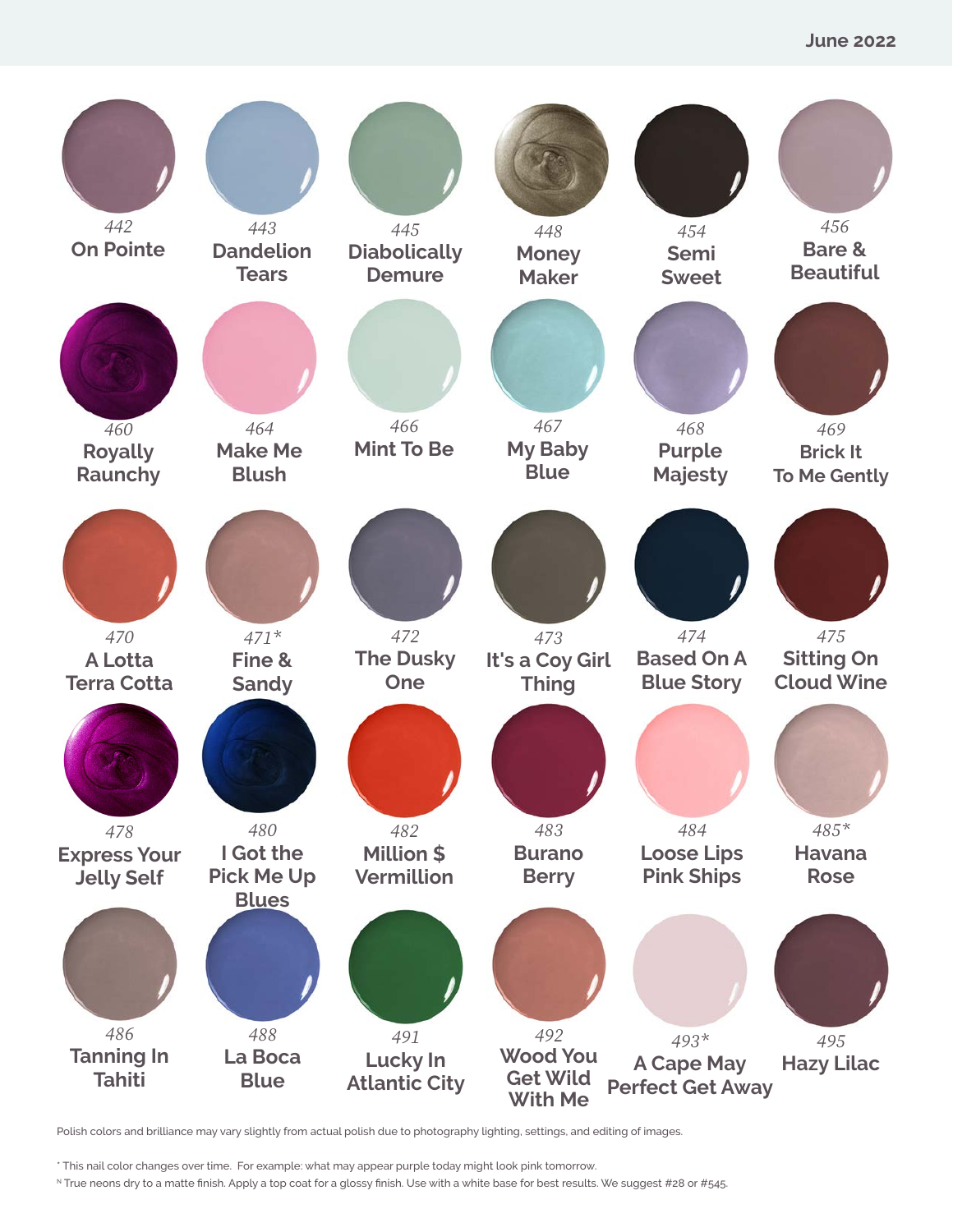

\* This nail color changes over time. For example: what may appear purple today might look pink tomorrow.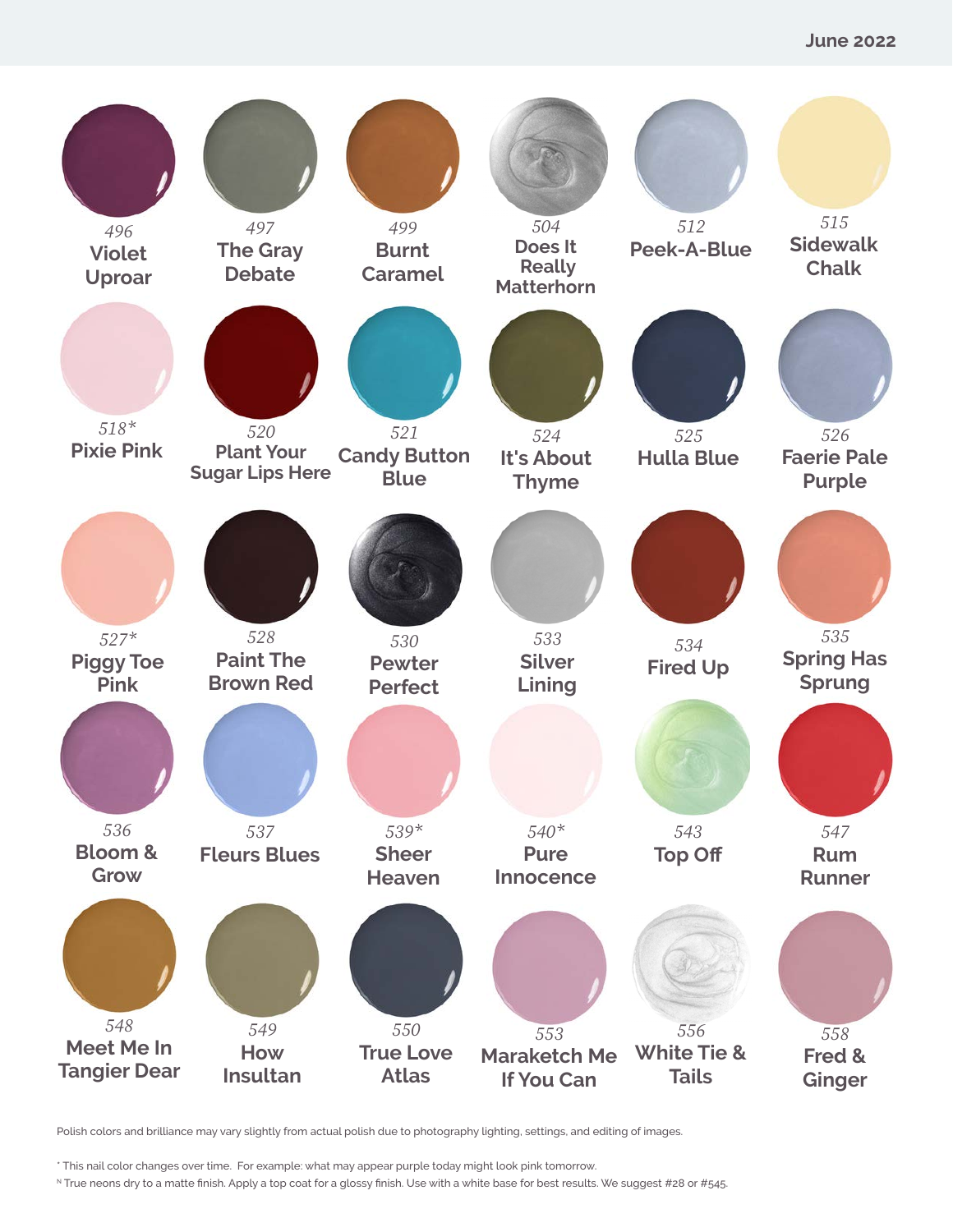**June 2022**



Polish colors and brilliance may vary slightly from actual polish due to photography lighting, settings, and editing of images.

\* This nail color changes over time. For example: what may appear purple today might look pink tomorrow.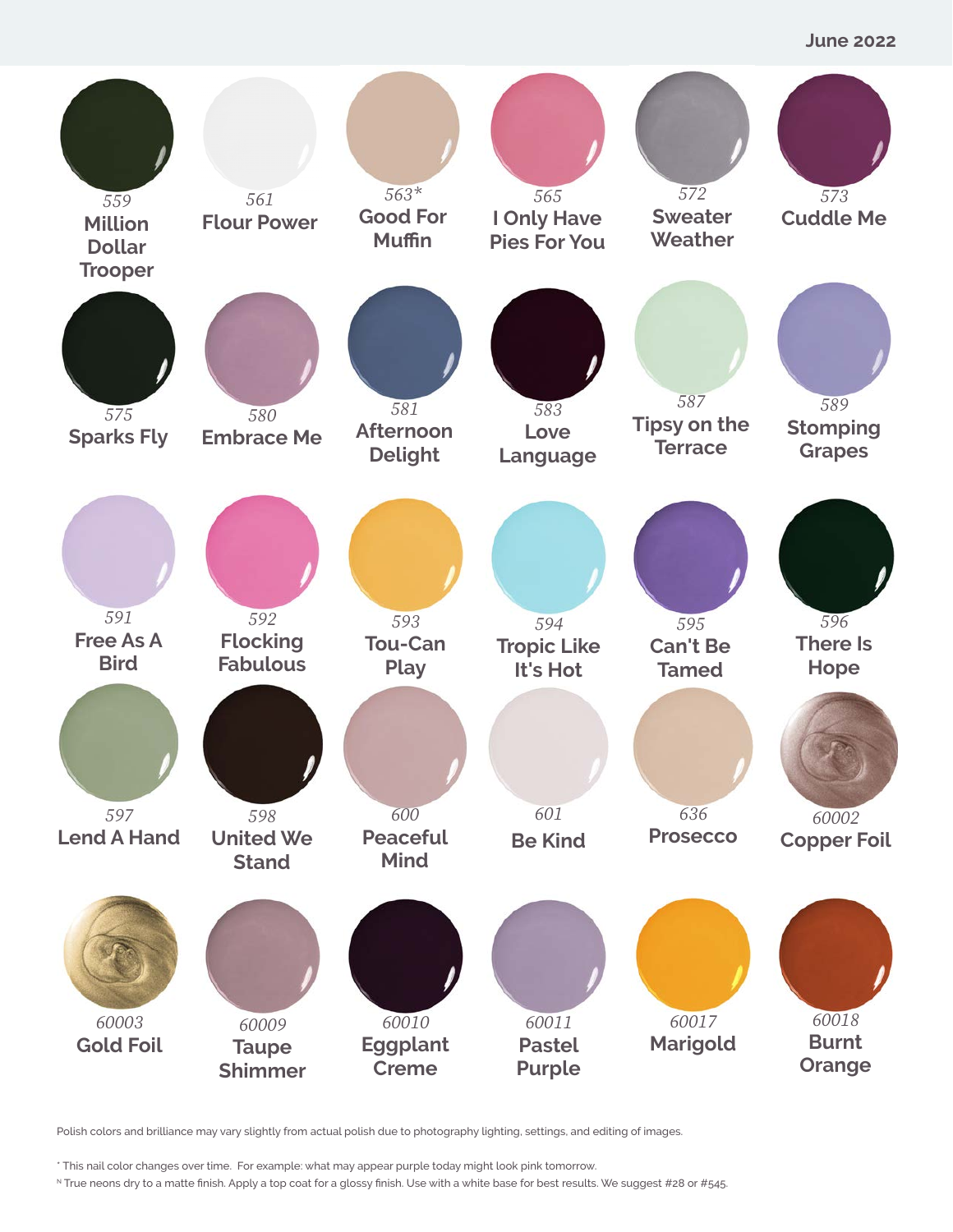

\* This nail color changes over time. For example: what may appear purple today might look pink tomorrow.